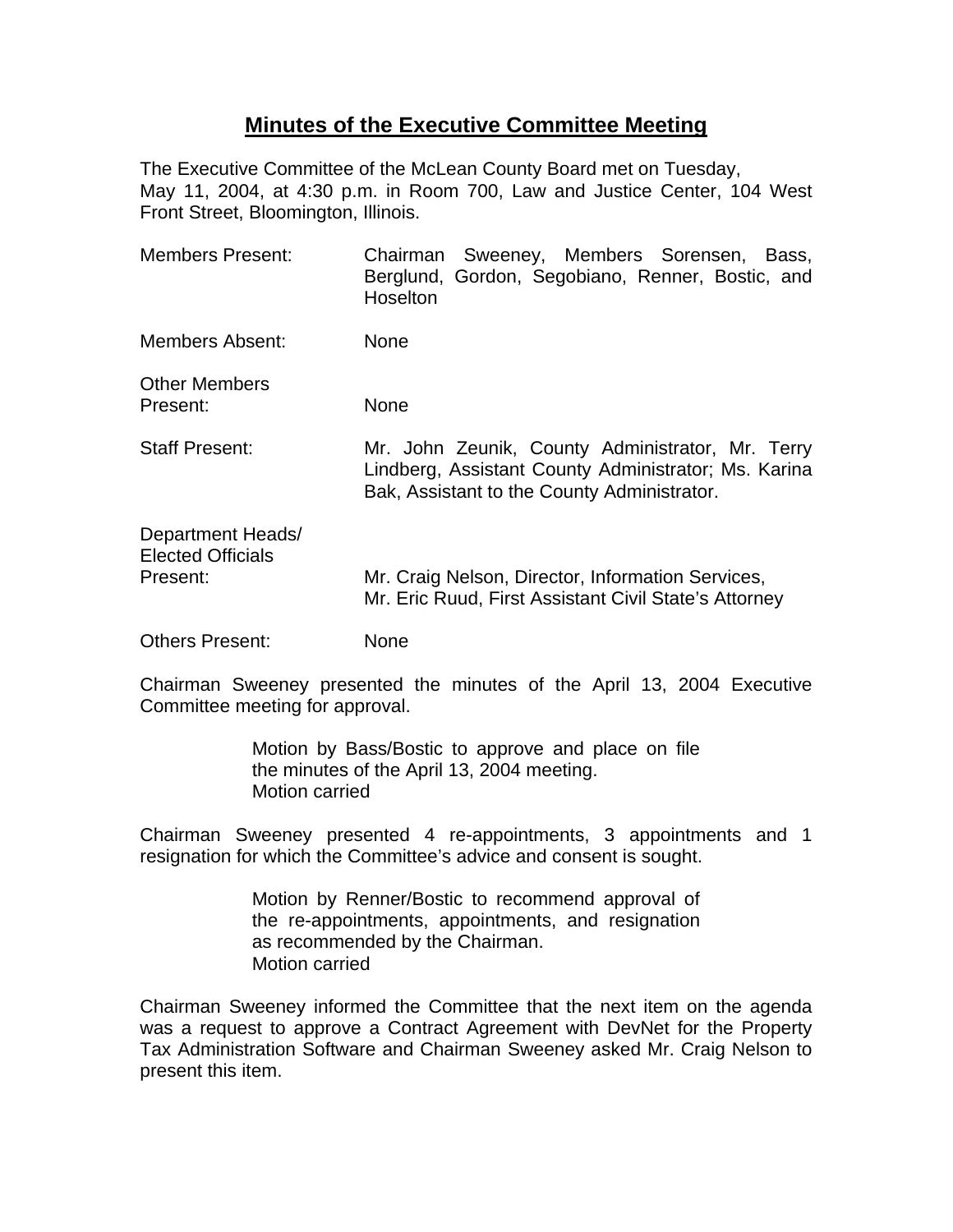Mr. Nelson stated at last month's Executive Committee Meeting, the Committee awarded a bid to DevNet for the purchase of Property Tax Administration Software. Mr. Nelson is now requesting approval of the contract agreement. He advised the Committee that the agreement had been reviewed by Mr. Eric Ruud, First Assistant Civil State's Attorney.

> Motion by Gordon/Renner to recommend approval of the agreement between McLean County and DevNet Inc. for the purchase of the Property Tax Administration Software. Motion carried.

Chairman Sweeney announced the next item for action is a request of approval for an amended policy for acceptable use of the internet and electronic mail facilities provided by McLean County to employees. Chairman Sweeney asked Mr. Nelson to present his second item for action.

Mr. Nelson noted that an updated copy of the policy had been distributed to each Member. He apologized for submitting a draft copy for the agenda packet. The minor adjustments to the policy are located in sections 3.7.3 and 4.4. Mr. Nelson noted these changes address the personal advertising that takes place on the bulletin boards provided by the County's e-mail system.

> Motion by Renner/Berglund to recommend approval of the Amended Policy for Acceptable Use of Internet and Electronic Mail Facilities Provided by McLean County to Employees.

Mr. Gordon asked Mr. Nelson about the change in the second section. Mr. Nelson responded that Section 4.4 was simply an addition to the policy to further clarify the appropriate use of the County Comments and General Information bulletin boards.

Motion carried.

Chairman Sweeney stated the next item for action is a request for approval of the purchase for personal computers under the State Bid Contract. Chairman Sweeney asked Mr. Nelson to present his third item for action.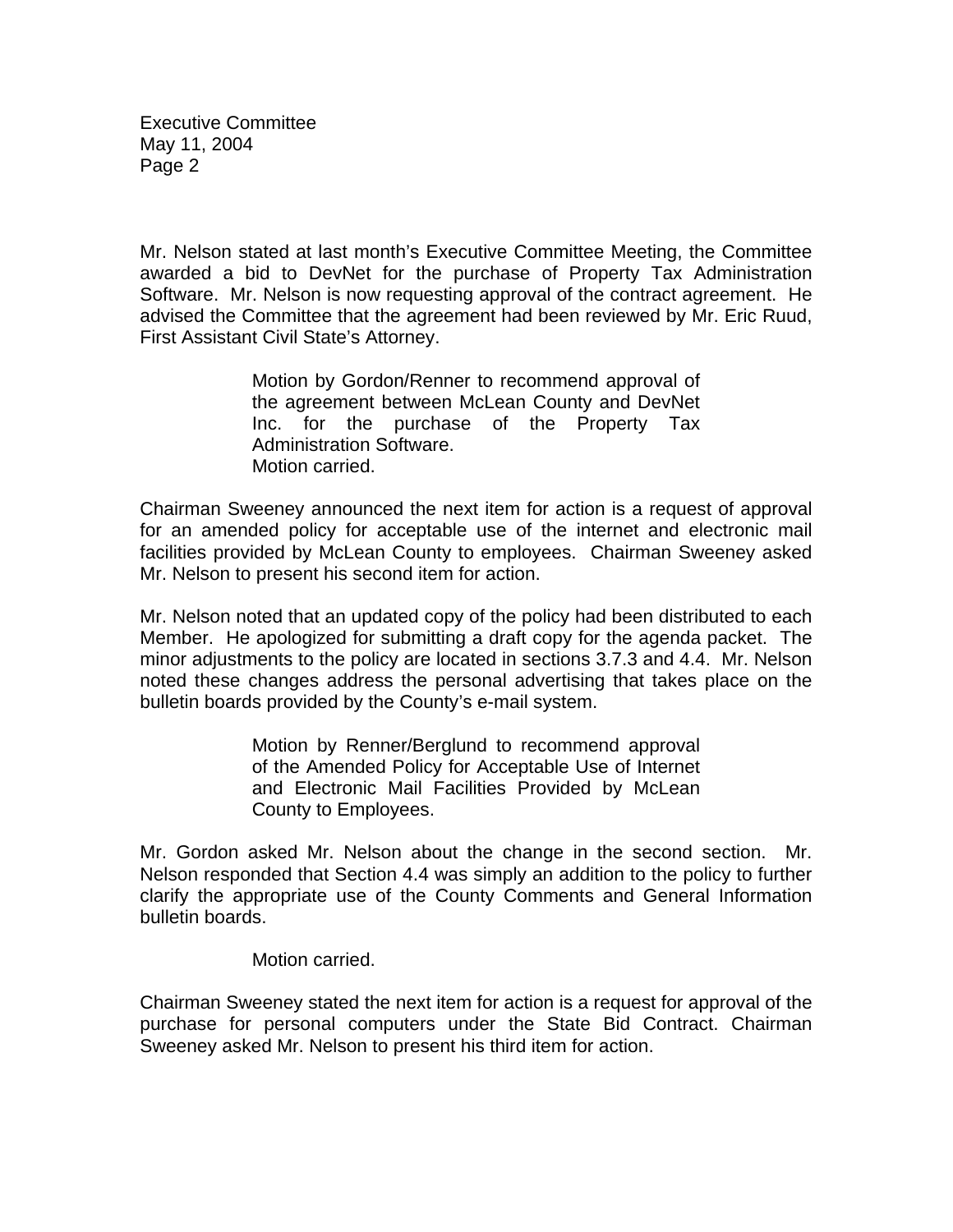Mr. Nelson informed the Committee that he was requesting approval to purchase 100 personal computers under the Illinois State Bid Contract.

> Motion by Renner/Bostic to recommend approval of the request for the Purchase of 100 Personal Computers under the State Bid Contract. Motion carried.

Chairman Sweeney asked Mr. Eric Ruud, First Assistant Civil State's Attorney to present the request for approval of the proposed Officials and Employees Ethics Ordinance.

Mr. Ruud informed the Committee that this item is an Ordinance which the County Board is mandated by State law to enact. It is derived from the State Officials and Employees Ethics Act, which was passed and became effective December 9, 2003. The law indicated that ethical conduct, political activities, and gift bans apply to State Officials and employees. The document also stated every local government must adopt the same Ordinance by May 19, 2004.

Mr. Ruud stated the Ordinance covers two items: prohibited political activity and gift bans. Mr. Ruud noted the County already has a Gift Ban Ordinance and the new Public Act reiterates the requirements already existing in the County Ordinance with minimal changes.

The second requirement is new and fairly comprehensive. This requirement deals with prohibited political activity. Mr. Ruud explained if you are an Officer, appointed or elected, or an employee, you cannot engage in any political activity while you are working on County time. This requirement only applies to certain County Officers, County Officials, and County employees. It does not apply to any Judicial Branch employees under the Illinois Constitution.

Mr. Ruud stated that the County is now required to have an Ethics Advisor. The County is also required to have an Ethics Commission of three members. Mr. Ruud informed the Committee that there is already an Ethics Commission in place, which contains five members, so it will need to be reduced in size. The County Board Chairman will appoint the Ethics Advisor and the members of the Ethics Commission.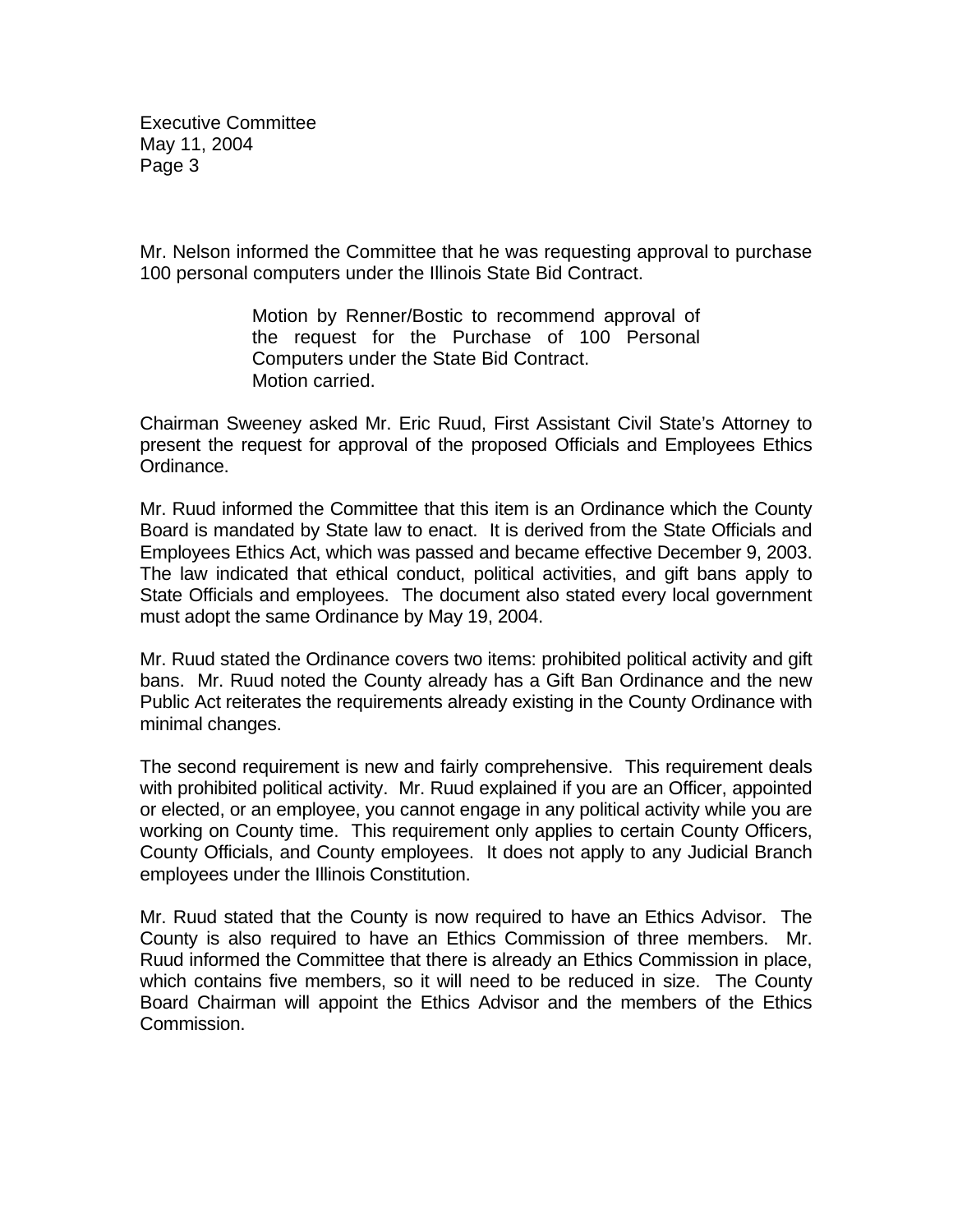> Motion by Renner/Bostic to recommend approval of the McLean County Officials and Employees Ethics Ordinance.

Mr. Segobiano noted that he read the penalties listed in the document and asked whom they would effect. Mr. Ruud stated that this depends on who files the complaint and the penalties would be considered on a case by case basis.

Mr. Ruud informed the Committee that he has a call into the Attorney General's Office on one item. In Article 2 it states "No officer or employee shall intentionally perform any prohibited political activity during any compensated time, as defined herein. No officer or employee shall intentionally use any property or resources of McLean County in connection with any prohibited political activity." Mr. Ruud stated that a time-honored tradition in McLean County was to announce a person's candidacy for public office in the lobby of the Law and Justice Center, next to the Abraham Lincoln statue. He does not believe that can be done anymore under the proposed Ordinance.

Mr. Sorensen asked when Elected Officials are on compensated time. For example the Sheriff is a salaried official and is on call 24 hours a day, 7 days a week; the County Board Members are on call to their constituents 24 hours a day/7 days a week. Mr. Sorensen asked if Elected Officials now have to declare what hours they are working and what hours they are not. Mr. Ruud stated he did not know the answer to that question, but he will address the issue with the Attorney General.

Ms. Bostic asked Mr. Ruud about an Elected Official that has access to a company car and goes to a town for a parade. Mr. Ruud suggested not using the company car.

Mr. Gordon asked if a property is excluded if the County makes some financial contribution to that entity. Mr. Ruud responded if it is political under this Ordinance, then there is a problem. If it is not political, then there would not be a problem.

After much discussion, Mr. Renner, with the support from Ms. Bostic, withdrew his motion recommending approval of the McLean County Officials and Employees Ethics Ordinance.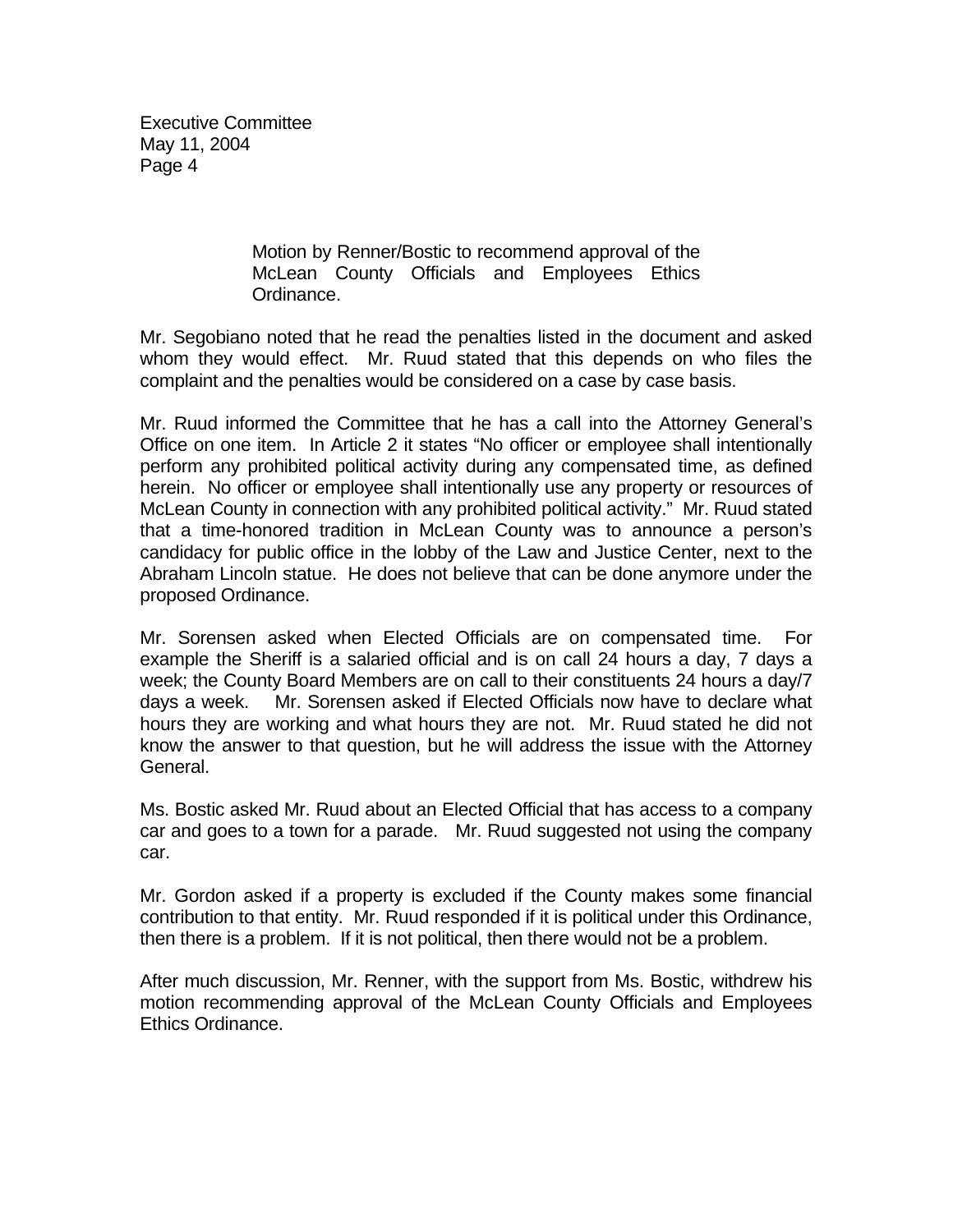Chairman Sweeney asked the Committee if they would like to move this item to a Stand-up Meeting on May 18, 2004 before the County Board Meeting. This would allow Mr. Ruud the time necessary to get some questions answered by the Attorney General's Office. All members agreed to have this item moved to a Standup Meeting on May 18, 2004.

Mr. Tari Renner, Chairman of the Justice Committee, noted that the Justice Committee brings one item for action to the Committee. It is a request to approve an Emergency Appropriation Ordinance Amending the McLean County Fiscal Year 2004 Combined Annual Appropriation and Budget Ordinance General Fund 0001, Coroner's Department 0031. He stated that this involves the receipt of \$1,236.21 from the State's Death Certificate Surcharge Fund.

> Motion by Renner/Gordon to recommend approval of an Emergency Appropriation Ordinance Amending the McLean County Fiscal Year 2004 Combined Annual Appropriation and Budget Ordinance General Fund 0001, Coroner's Department 0031. Motion carried.

There were no further questions for Mr. Renner.

Mr. George Gordon, Chairman of the Land Use and Development Committee, noted that the Committee brings no items for action to the Executive Committee.

There were no further questions for Mr. Gordon.

Ms. Diane Bostic, Chairman of the Property Committee, noted that the Property Committee brings one item for action to the Executive Committee. The Property Committee is requesting approval of an Emergency Appropriation Ordinance Amending the McLean County Fiscal Year 2004 Combined Annual Appropriation and Budget Ordinance McBarnes Building Capital Lease Fund 0350, McBarnes Building Department 0085. The sale of the McBarnes Building did not occur in Fiscal Year 2003 as expected; however, the sale did close in 2004. Since the Adopted Fiscal Year 2004 Budget did not include revenues or expenses for the McBarnes Building, the County Auditor, recommended that the revenues and expenses be accrued and then amend the Fiscal Year 2004 budget after the sale had been completed.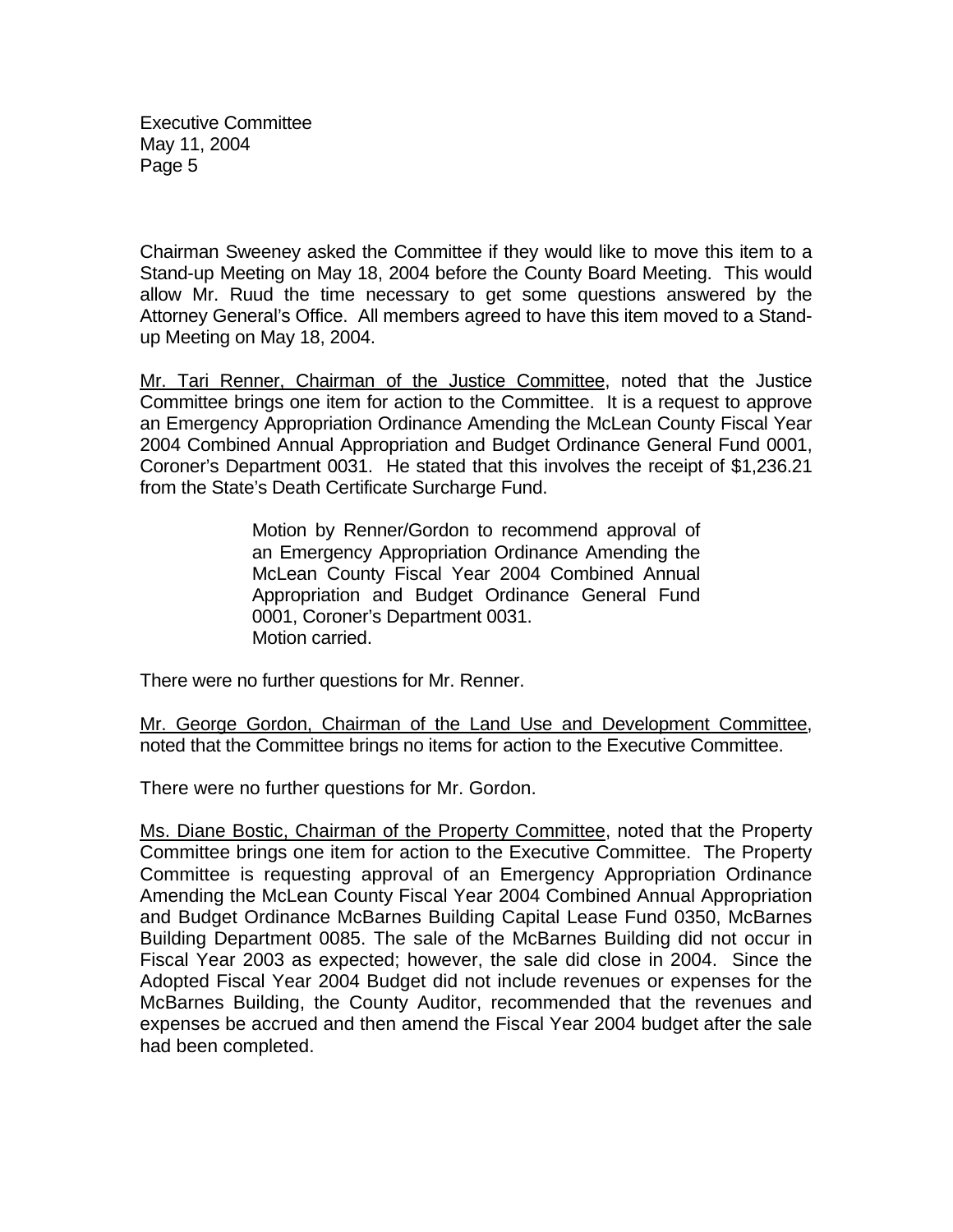> Motion by Bostic/Hoselton to recommend approval of the request of an Emergency Appropriation Ordinance Amending the McLean County Fiscal Year 2004 Combined Annual Appropriation and Budget Ordinance McBarnes Building Capital Lease Fund 0350, McBarnes Building Department 0085. Motion carried.

Ms. Bostic wanted to inform the Executive Committee that all of the repairs to the Law and Justice Center from last year's explosion are now complete.

There were no further questions for Ms. Bostic.

Mr. Duffy Bass, Chairman of the Transportation Committee, noted the Committee brings no items for action to the Executive Committee.

Mr. Matt Sorensen, Chairman of the Finance Committee, noted that the Finance Committee brings six items for action to the Committee. Mr. Sorensen stated the first item for action is a request for approval of an Ordinance of the McLean County Board Amending the 2004 Combined Appropriation and Budget Ordinance for Fund 0107 in the Health Department. Mr. Sorensen stated that this is a grant for the public information, marketing and control of public information and marketing control of the West Nile Virus.

> Motion by Sorensen/Berglund to recommend approval of the Ordinance of the McLean County Board Amending the 2004 Combined Appropriation and Budget Ordinance for Fund 0107 in the Health Department in the Health Department. Motion carried.

Mr. Sorensen presented a request to approve an Ordinance of the McLean County Board Establishing the Annual Salary of the Circuit Clerk, Coroner, County Auditor, and the County Recorder. This would set the salaries for these four offices for the next four years beginning January 1, 2005.

> Motion by Sorensen/Bostic to recommend approval of an Ordinance of the McLean County Board Establishing the Annual Salary of the Circuit Clerk, Coroner, County Auditor, and the County Recorder.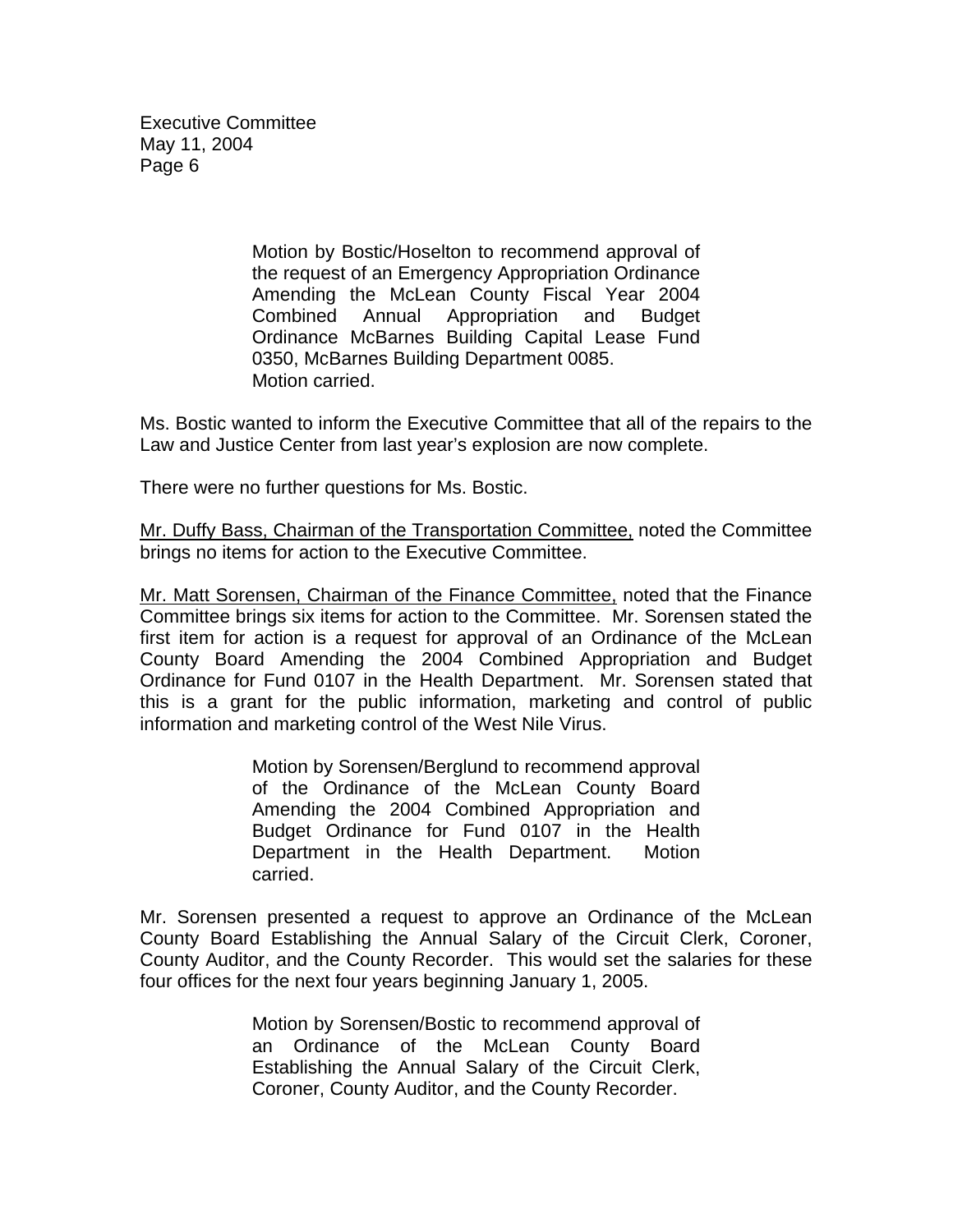Chairman Sweeney asked if there was any discussion on this topic.

Mr. Hoselton stated that the Finance Committee recommends a 4% annual increase for these elected officials. He stated a 16% increase over a four-year period is excessive. Mr. Hoselton commented that he does not understand how the Finance Committee came up with the increase. He noted that the employees working for the County would not receive a 4% increase. Mr. Hoselton also stated that he believes people do not run for an elected office for a large salary.

Mr. Sorensen replied that, on average the employees, union and non-union, receive better then a 4% annual increase. The annual increase includes an across the board increase, a merit increase, and for some, a longevity increase. Elected Officials do not receive merit or longevity increases.

Mr. Segobiano stated he did not believe that merit and longevity increases should be part of the equation. Employees must earn merit increases and, therefore, should not be considered part of the overall compensation package. He stated some employees might receive a 2% merit increase while others may not receive a merit increase at all.

Mr. Renner stated that he agrees with Mr. Hoselton because in a time when budgets are tight, Elected Officials need to recognize they are performing their duties for the broader public service. He also recognizes the point Mr. Sorensen made where employees are generally compensated at a level higher than 4% including merit and longevity increases.

Mr. Lindberg stated unions are averaging 2.8% to 2.9% cost of living increases with the lowest longevity increase at about 1.45%. Therefore, the lowest annual increase would be about 4.25%. In union contracts, the longevity increase is automatic. Merit increases all have to be earned.

Mr. Segobiano stated all the County publicizes is the cost of living increase. The merit and/or longevity increases are not publicized.

Chairman Sweeney stated he could remember a time when the Chief Deputy or third person in some departments made almost as much, and, in some cases more than the Department Head and/or Elected Official. The Finance Committee, under the direction of the County Board, has tried to address this issue.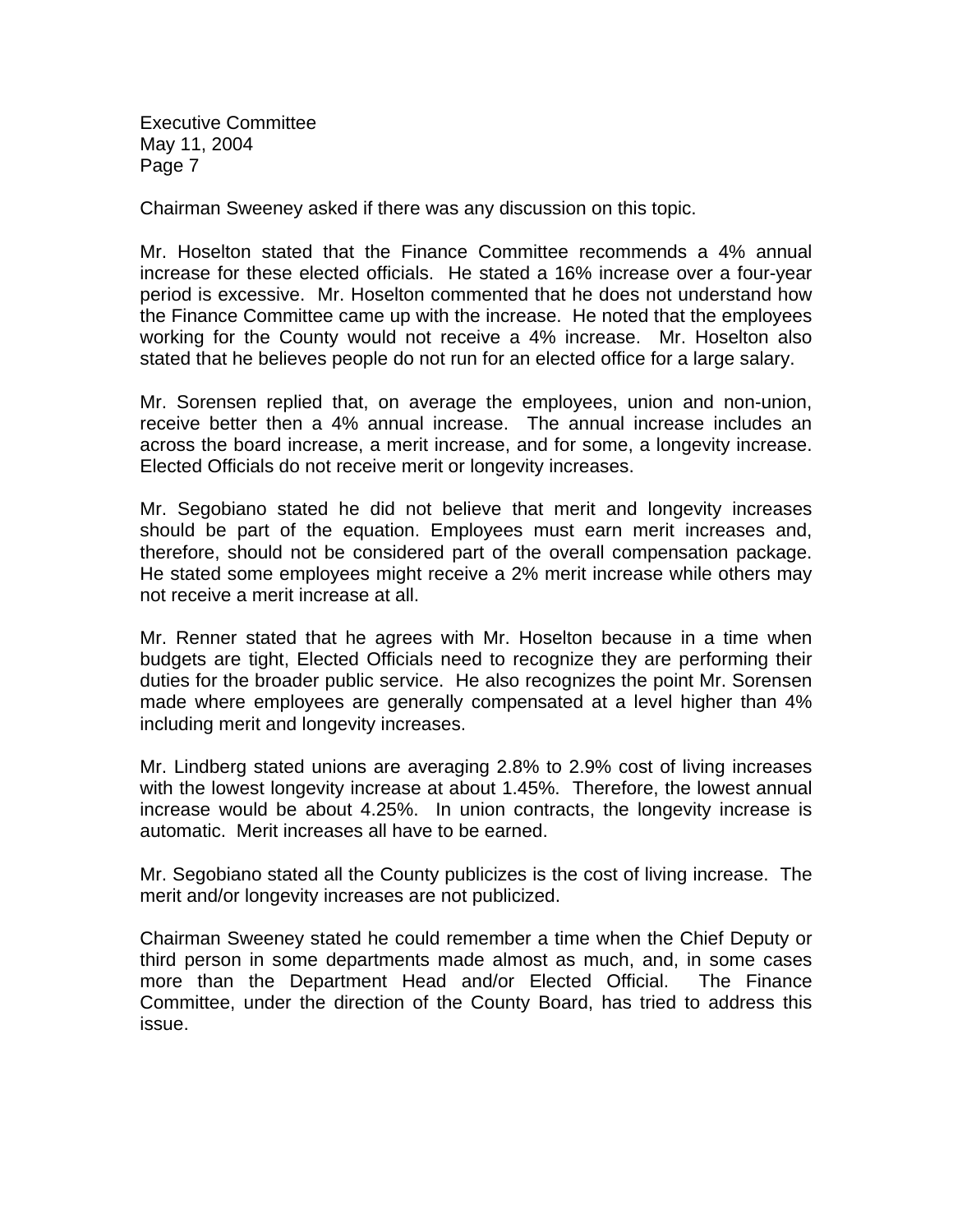Mr. Renner asked if there was a danger of that happening, again, in the near future. Chairman Sweeney stated it depended on the final action recommended by the Executive Committee and the Board. He estimated that it could take 10 years for that to happen again, or it could be less.

Mr. Hoselton asked if there was a cap on the salaries for the Elected Officials. Mr. Lindberg advised the Committee there was not a cap on the salaries for Elected Officials.

Chairman Sweeney asked if there were any further comments or questions. Hearing none, Chairman Sweeney called for a vote on the previous motion.

Motion failed on a vote of 3 "Yes" and 4 "No".

Mr. Zeunik stated the Committee needs to set a salary and it has to be done in at the May County Board Meeting. He informed the Committee that Elected Officials salaries need to be set 180 days before they take office.

Mr. Bass stated he has often thought that some people are grossly under paid. He feels that the Elected Officials should be satisfied with where they are in terms of salaries.

Mr. Zeunik noted a number of years ago, 1996 or 1998, the Executive Committee and the County Board changed how the salaries for the Elected Officials are set. Previous to that, all of the County Elected Officials were paid a unique salary. The Sheriff was ranked as the highest, followed by the County Treasurer, the Circuit Clerk, the County Clerk, the County Auditor, the County Recorder, the County Coroner and every salary was different.

The new policy established three bands. The top band is the salary for the Sheriff, and the Sheriff continues to stand-alone. The second band is the County Treasurer, County Clerk, and the Circuit Clerk. The goal for the second band is for the three salaries to be exactly the same and the salaries for these elected officials would move in sync. The County Treasurer, County Clerk, and the Circuit Clerk are generally referred to as the Constitutional Offices, or the major offices. The minor offices including the County Auditor, the County Recorder, and the County Coroner created a third band. The salaries for the third band are also the same.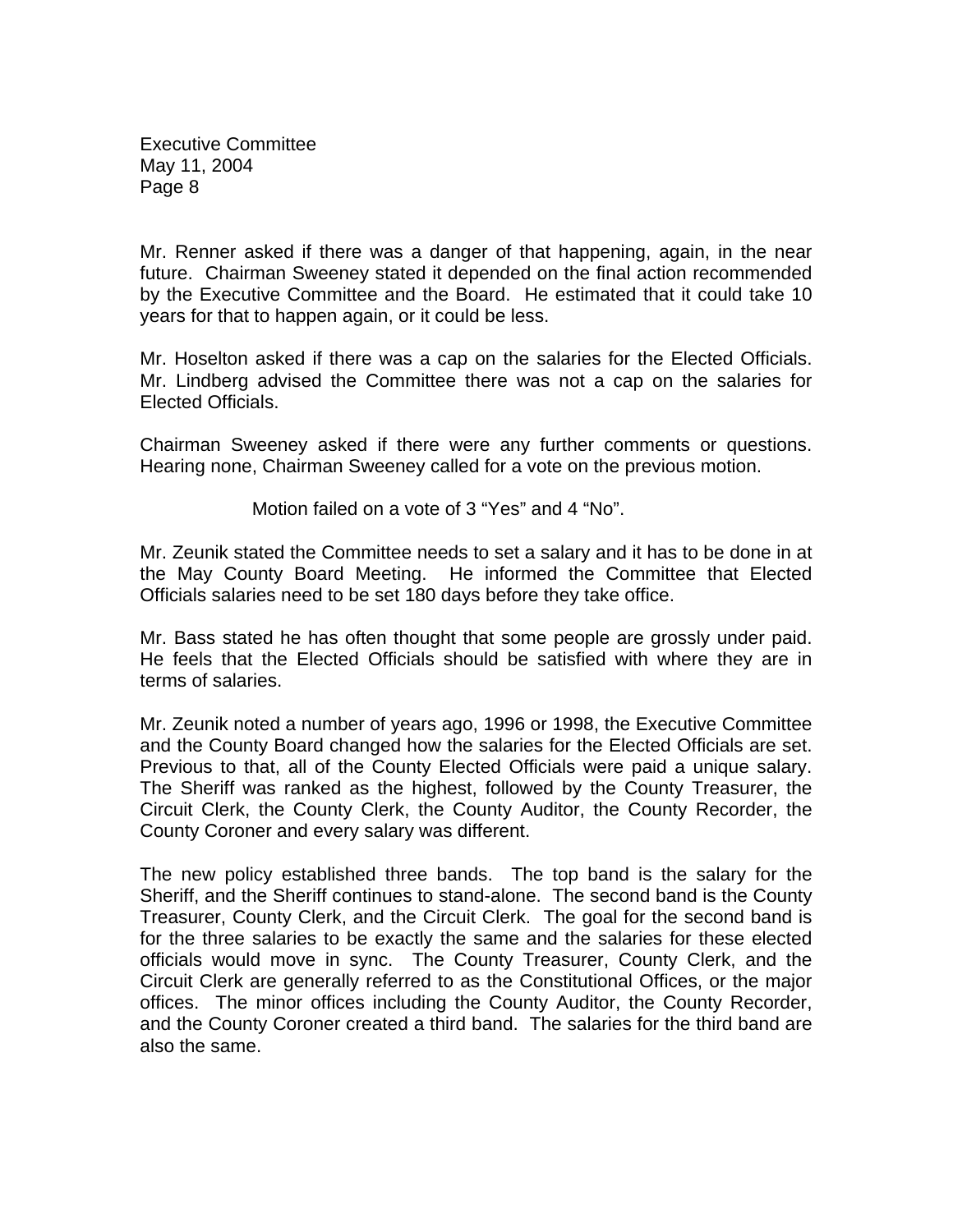> Motion by Renner/Gordon to reconsider the previous motion to recommend approval of an Ordinance of the McLean County Board Establishing the Annual Salary of the Circuit Clerk, Coroner, County Auditor, and Recorder. Motion Carried.

> Motion by Sorensen/Renner to recommend approval of an amended Ordinance of the McLean County Board Establishing the Annual Salary of the Circuit Clerk, Coroner, County Auditor, and Recorder with following annual increases for the next four years: Circuit Clerk would receive an increase of 4.0% in 2005, 4.0% in 2006, 2.9% in 2007, and 2.9% in 2008; the Coroner, the Auditor, and the Recorder would receive an increase of 2.9% in 2005, 2.9% in 2006, 2.9% in 2007, and 2.9% in 2008. Motion carried.

> Motion by Sorensen/Renner to recommend the approval of an Ordinance of the McLean County Board Establishing the Annual Salary of the Circuit Clerk, Coroner, County Auditor and Recorder as amended. Motion carried.

Chairman Sweeney asked that the record show he did not vote on any of the previous three motions.

Mr. Sorensen stated he would address the next two action items together. The first request is for the Approval of an Ordinance Providing for the Abatement of a Direct Annual Tax Sufficient to Pay the Rent Payable Under a Lease Agreement to be Entered into by and between the Public Building Commission of McLean County, and the County of McLean, Illinois, and the City of Bloomington, Illinois, as Lessees. The second item is the request for Approval of an Ordinance Providing for the Abatement of a Direct Annual Tax Sufficient to Pay the Rent payable Under a Lease Agreement to be Entered into by and between the Public Building Commission of McLean County, Illinois, as Lessor, and the County of McLean, Illinois, and the City of Bloomington, McLean County, Illinois, as Lessees.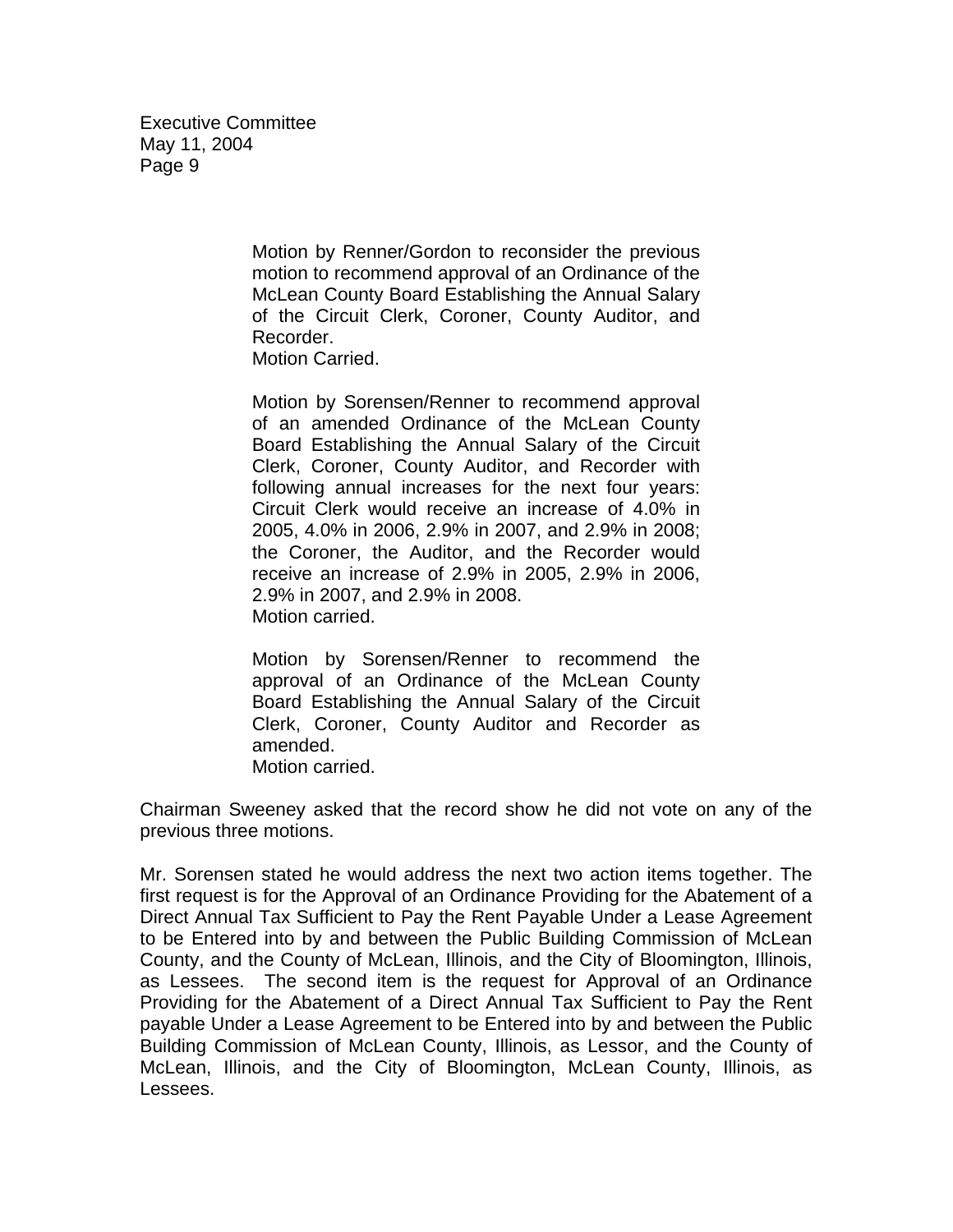When the PBC sold the bonds for the purchase and renovation of the Government Center and established a payment schedule, the County had to act in a way that would suggest the entire bond payment would be made by the County. The County needs to abate the part of the payment that is the City's responsibility and the City of Bloomington will abate the part of the payment that is the County's.

> Motion by Sorensen/Bostic to recommend approval of an Ordinance Providing for the Abatement of a Direct Annual Tax Sufficient to Pay the Rent Payable Under a Lease Agreement to be Entered into by and between the Public Building Commission of McLean County, and the County of McLean, Illinois, and the City of Bloomington, Illinois, as Lessees and of an Ordinance Providing for the Abatement of a Direct Annual Tax Sufficient to Pay the Rent payable Under a Lease Agreement to be Entered into by and between the Public Building Commission of McLean County, Illinois, as Lessor, and the County of McLean, Illinois, and the City of Bloomington, McLean County, Illinois, as Lessees. Motion carried.

Mr. Sorensen presented a request for approval of an Emergency Appropriation Ordinance Amending the McLean County Fiscal Year 2004 Combined Annual Appropriation and Budget Ordinance County General Fund 0001, County Recorder's Office 0006, and the County Recorder's Document Storage Fund 0137, County Recorder's Office 0006. He noted this is to extend the employment of a temporary employee for the last 6 months of the year.

> Motion by Sorensen/Gordon to recommend approval of an Emergency Appropriation Ordinance Amending the McLean County Fiscal Year 2004 Combined Annual Appropriation and Budget Ordinance County General Fund 0001, County Recorder's Office 0006, and the County Recorder's Document Storage Fund 0137, County Recorder's Office 0006. Motion carried.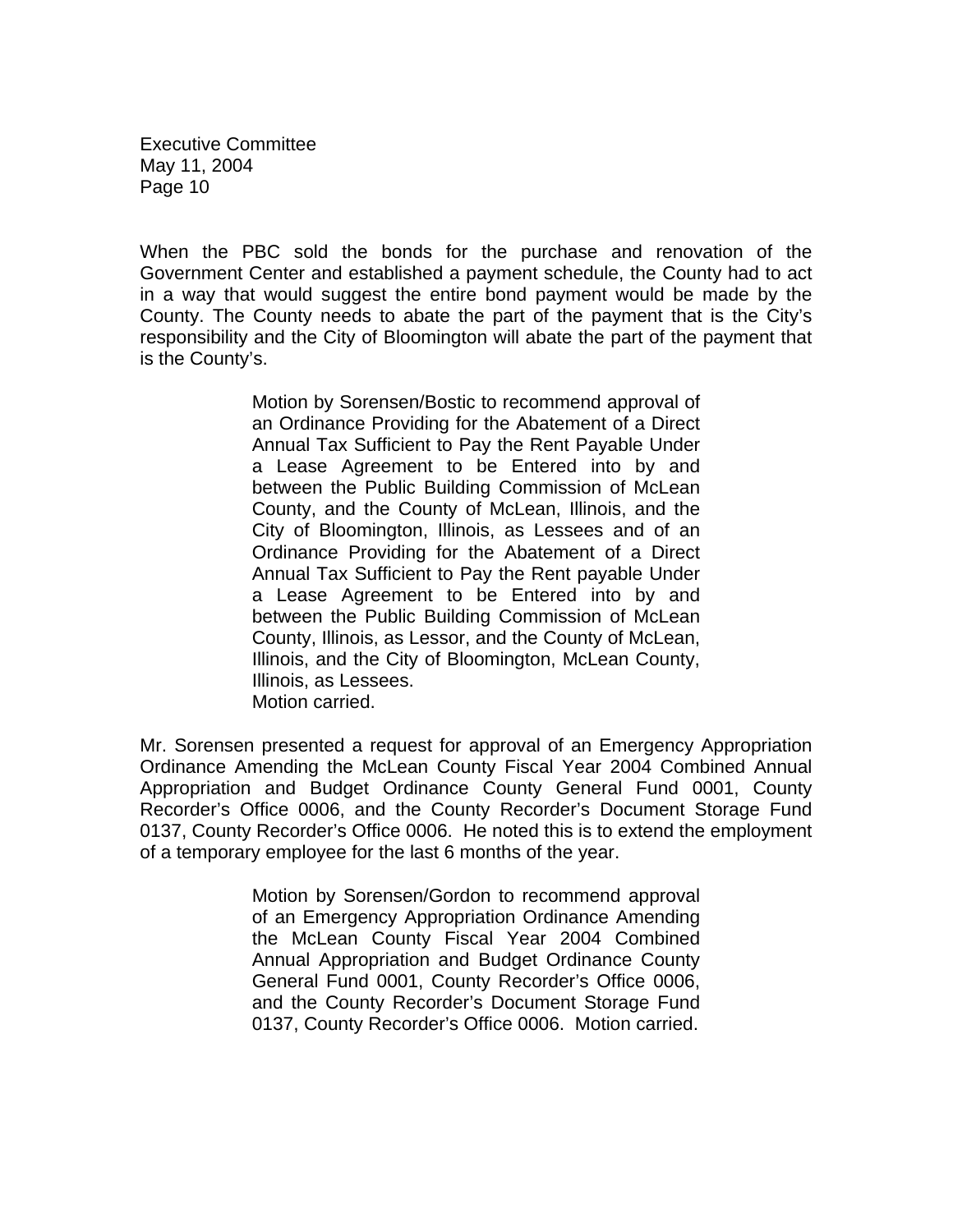Mr. Sorensen presented a request for approval of McLean County Revised Code Budget Policy Resolution and attached Schedule A, Calendar for Preparation of the Fiscal Year 2005 Budget, Five-Year Capital Improvement Budget, and Recommended Three-Year Budget. This is the policy by which the budget will be prepared for Fiscal Year 2005.

> Motion by Sorensen/Bostic to recommend approval of the McLean County Revised Code Budget Policy Resolution and attached Schedule A, Calendar for Preparation of the Fiscal Year 2005 Budget, Five-Year Capital Improvement Budget, and Recommended Three-Year Budget. Motion carried.

Mr. Sorensen presented the Finance Committee's items for information. Chairman Sweeney asked if there were any further questions for Mr. Sorensen. Chairman Sweeney asked if the Executive Committee would like to discuss item "e" under the Finance Committee's "Items to be presented for Information". Chairman Sweeney stated he feels the Executive Committee needs to address this issue.

Mr. Sorensen informed the Committee this item is on the agenda for the Executive Committee as an informational item because the Finance Committee was not able to come up with a recommendation at their regularly scheduled meeting. The Finance Committee will address the item at a Stand-up Meeting prior to the County Board Meeting on May 18, 2004.

Mr. Sorensen gave a brief synopsis to the Committee on what was discussed at the Finance Meeting. Some members of observed that, historically, the County Board has not adjusted the County Board's salary for 10, 12, 14 years and then when the salary was adjusted, the increase is reported as a huge percentage increase. The debate focused on whether in the interest of good government, the Board should take small and reasonable increases on an annual basis.

The Finance Committee came up with 2 options. The first option, Option A, was starting with the next election cycle where the 10 members to be elected receive a 2.5% increase per year. Option B was to hold off approving any increase until 2007 and then all members would receive a 2.5% increase.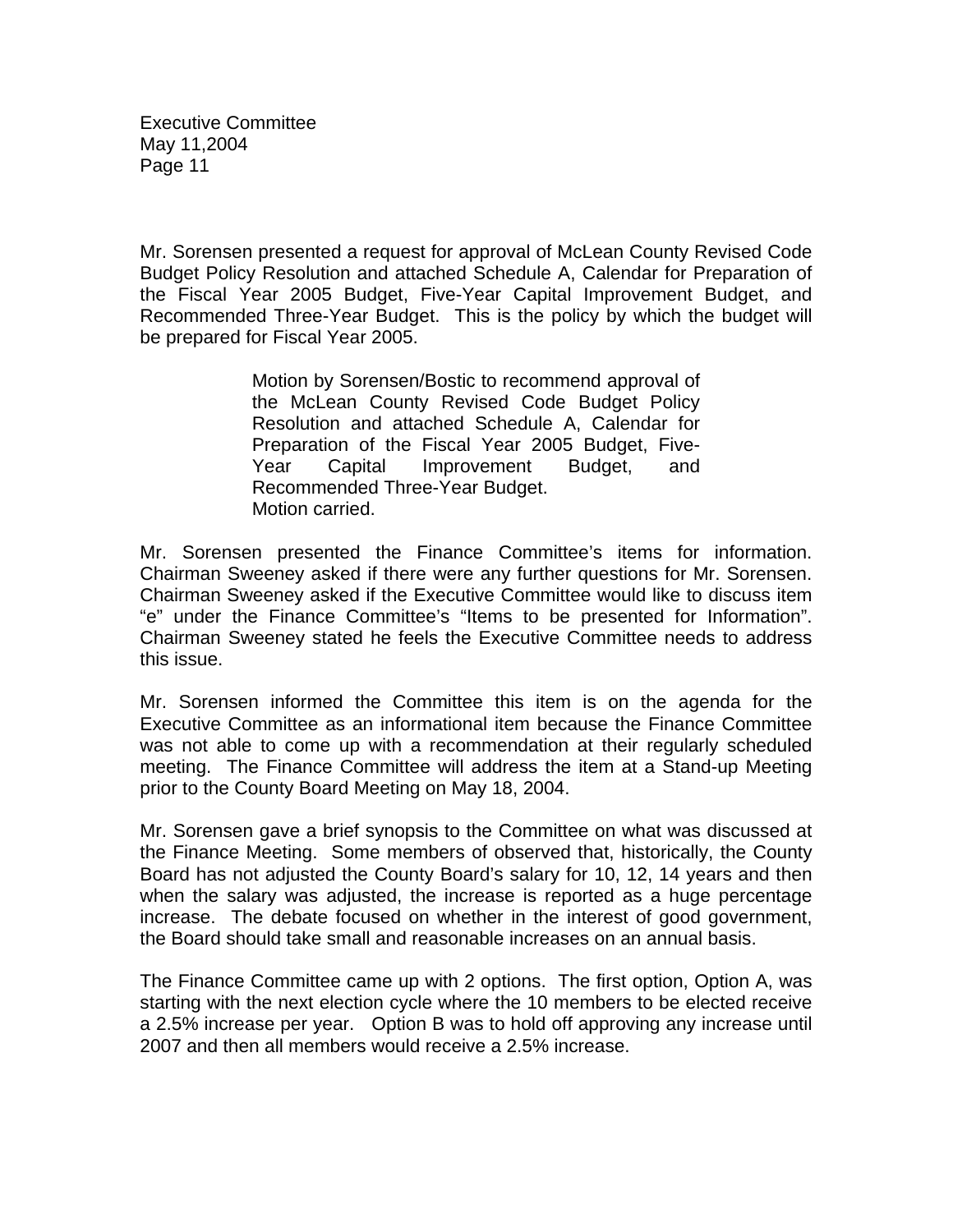Mr. Segobiano stated that he likes the concept. When you increase a salary gradually, it makes it more palatable to the public.

Mr. Gordon agreed with Mr. Segobiano's comments.

Mr. Sorensen asked the Executive Committee for some direction as to which option they would like to see the Finance Committee approve. The Executive Committee was split on the two options.

Chairman Sweeney asked John Zeunik for the report from the County Administrator.

Mr. Zeunik stated he placed a press release at each member's seat concerning the Innovations of American Government Award. The McLean County Juvenile Detention Center was one of seven Juvenile Detention Centers in the Country selected in 1998 to be a part of the Performance Based Standards for Youth Correction in Detention Facilities. The McLean County Juvenile Detention Center has participated in the program since 1998. This program has now been nominated for an Innovation of American Government award.

The final item Mr. Zeunik brought to the Committee's attention was that the outside auditor's are nearly finished. The Treasurer's Office has advised that for FY 2003, in the County's General Fund, revenues came in at 100.01% of budget and expenses were at 98.68% of budget.

With no other questions for Mr. Zeunik, Chairman Sweeney asked if there was any other business or communications for the Committee. With none heard Chairman Sweeney presented a request for a transfer of funds in the amount of \$3,000.00 for the Information Services Department.